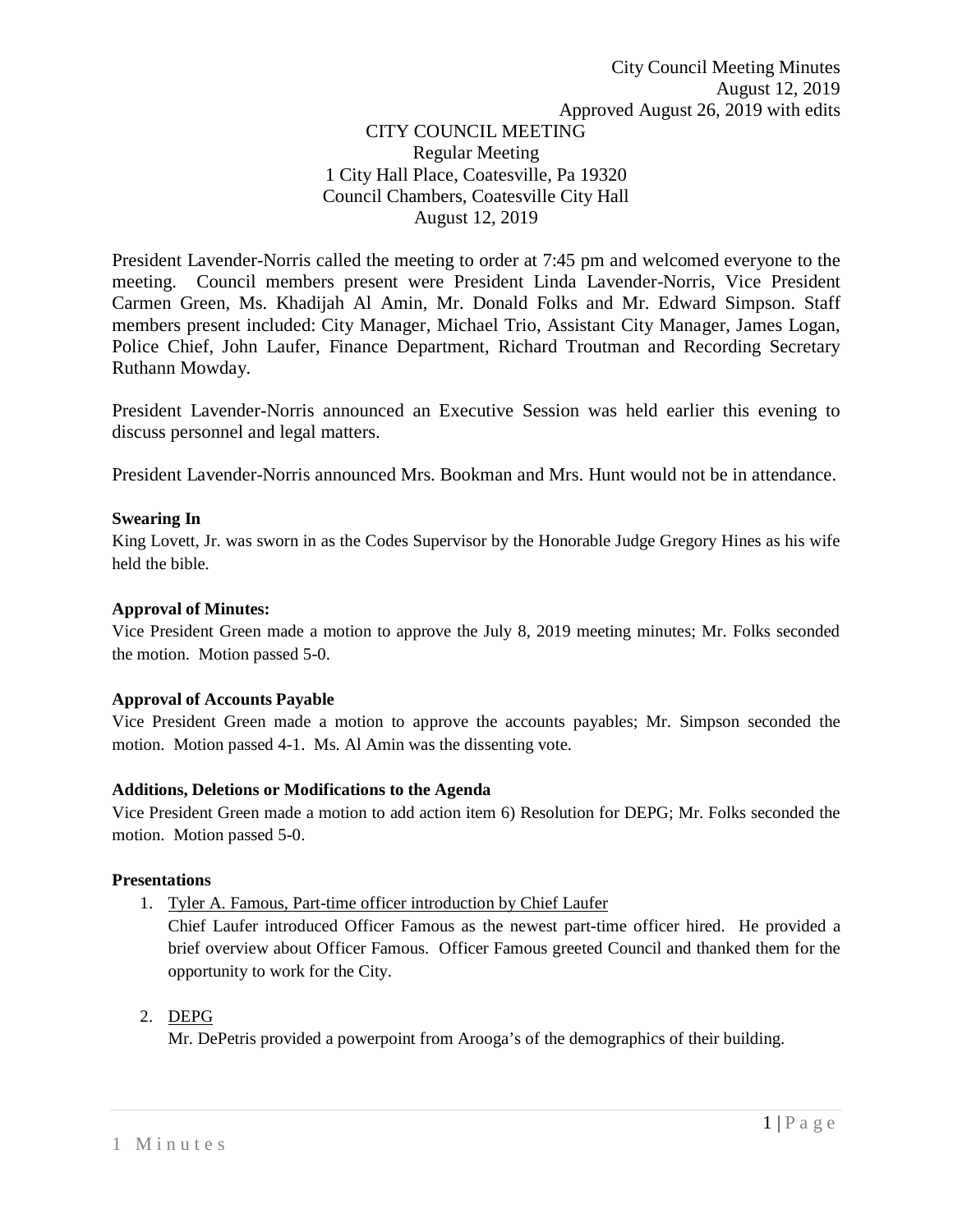## **Citizens' Hearings –** *Regular Action Items Only* **(3 Minutes)**

There were no citizens comments on regular action items only at this time.

#### **Regular Action Items**

1. Receive and consider Agreement of Sale and Redevelopment Agreement between the Redevelopment Authority of the City of Coatesville and Proudfoot Investments XI, LLC for the property know as 190 West Lincoln Highway, Chester County, UPI 16-5-348.

Ms. Al Amin made a motion to approve the agreement of sale and Redevelopment Agreement between the Redevelopment Authority of the City of Coatesville and Proudfoot Investments XI, LLC for the property known as 190 West Lincoln Highway, Chester County, UPI 16-5-348; Mr. Folks seconded the motion. Motion passed 5-0.

2. Receive and consider payment recommendation No. 10 from Cedarville Engineering group, LLC for Veterans Construction & Utility Services in the amount of \$66,713.43 for Palmer Park Phase one.

Vice President Green made a motion to approve payment recommendation No. 10 from Cedarville Engineering group, LLC for Veterans Construction & Utility Services in the amount of \$66,713.43 for Palmer Park Phase one; Mr. Simpson seconded the motion. Motion passed 5-0.

- 3. Receive and consider payment recommendation No. 3 from Cedarville Engineering Group, LLC for MECO Constructors, Inc in the amount of \$119,056.43 for Route 30 and Route 82 Redesign.
- 4. Vice President Green made a motion to approve payment recommendation No. 3 from Cedarville Engineering Group, LLC for MECO Constructors, Inc in the amount of \$119,056.43 for Route 30 and Route 82 Redesign; Mr. Folks seconded the motion. Motion passed 5-0.
- 5. Receive and consider bids for the rim and/or asphalt installation at Patton Park Ms. Al Amin made a motion to approve the bids for the rim and installation at Patton Park; Mr. Simpson seconded the motion. Motion passed 5-0.
- 6. Receive and accept audit ending for year ending December 31, 2018

Mr. Troutman provided 2018 audit highlights as follows;

- Performed by independent audit firm
- $\bullet$  Best opinion possible clean
- Best comment on internal controls did not identify and material weaknesses
- Audited major and minor funds; including General, Solid Waste, Liquid Fuels, Capital Reserve
- RDA Included
- Completed several months earlier than last year
- Total net position ('Fund Balance'') \$21.1M \$901K increase
	- o Government Activities \$(44K) Business Type \$945K
	- o 2017: Government Activities \$(799K) Business Type \$1.8M
	- o Government Activities \$(607K) before Capital Reserve/Reserve Trust transfers
- \$4.8 M in cash and investments (2017: \$6.2M)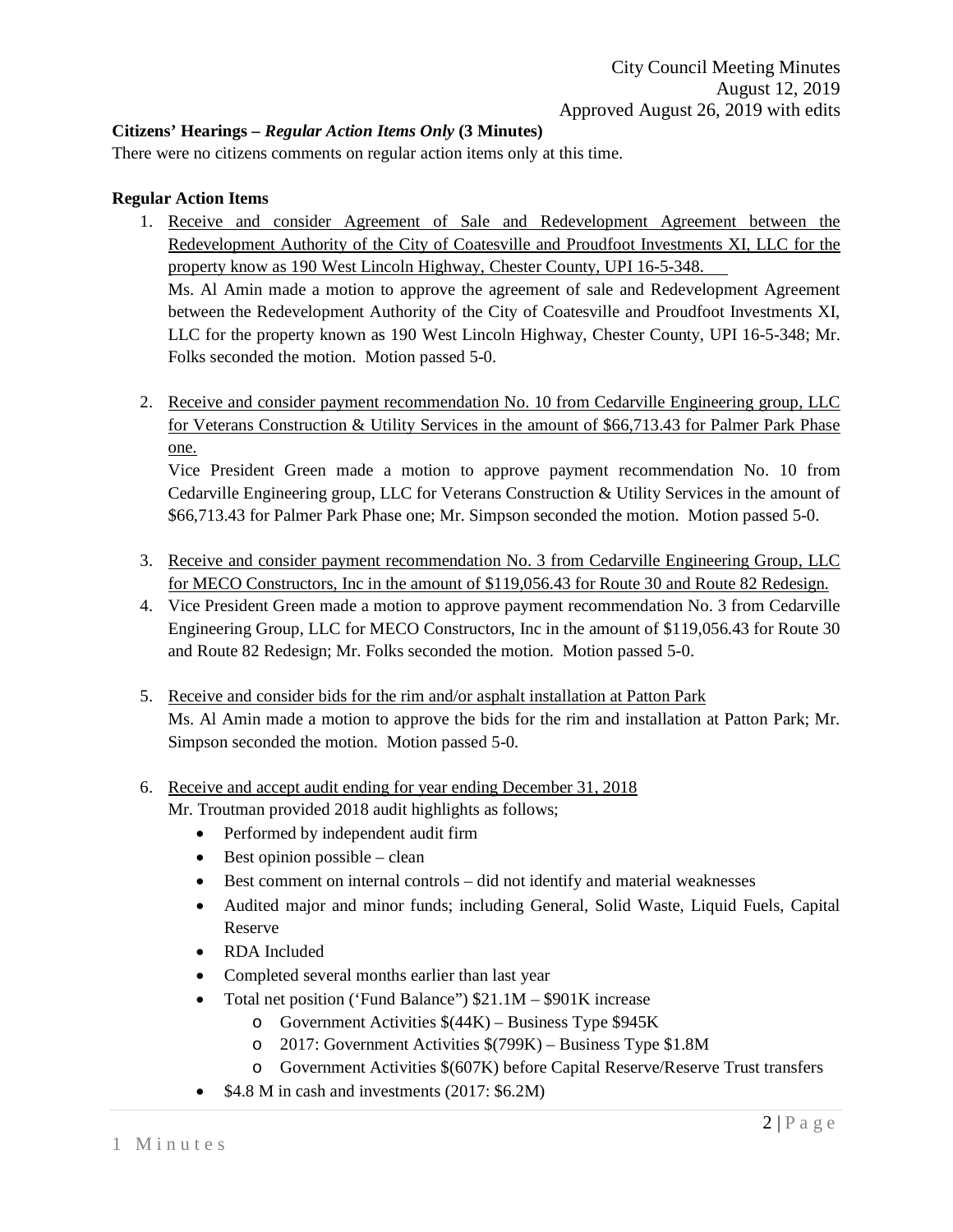- Both Revenues and Expenses favorable to budget
- Capital Reserve Fund Investment \$397K
- Reserve/Rainy Day Transfer 0 \$960K; budgeted \$1.5M
- Pension payments fully made
	- o Funding % of total liability: Police 75.8%; Non-Uniform 76.6%; Fire 88.0%

Mr. Folks made a motion to accept the audit for year ending December 31, 2018; Ms. Al Amin seconded the motion. Motion passed 4-0. Vice President Green was not present for the vote.

7. Receive and consider a Resolution granting conditional approval of the Coatesville Mixed Use Redevelopment amended Final Land Development Plan of DEPG Coatesville Associates, LP; setting forth conditioned of approval which require applicant to meet certain benchmarks for completion of public and quasi-public improvements, comply with all conditions set forth in Resolution 2018-11; and approval being further conditioned upon acceptance of said conditions by the developer/applicant

Ms. Al Amin made a motion to table a Resolution granting conditional approval of the Coatesville Mixed Use Redevelopment amended Final Land Development Plan of DEPG Coatesville Associates, LP; setting forth conditioned of approval which require applicant to meet certain benchmarks for completion of public and quasi-public improvements, comply with all conditions set forth in Resolution 2018-11; and approval being further conditioned upon acceptance of said conditions by the developer/applicant; Mr. Folks seconded the motion. Motion tabled 5-0.

Vice President Green made a motion to close action items; Ms. Al Amin seconded the motion. Motion passed 5-0.

#### **Discussion Item**

1. Meeting Minutes

There was no discussion on meeting minutes.

2. LERTA

Council discussed changing the LERTA from the current 10-year term to a 5-year term, this will match the Coatesville Area School District. The LERTA Map will also be changed to include a larger area.

#### **Solicitors Report**

Mr. Jefferson announced Mr. Verwey:

- Continued work on certain litigation matters.
- Worked on land development issues.
- Addressed questions regarding certain leases.
- Addressed certain tax related questions.
- Addressed redevelopment and land sales issues.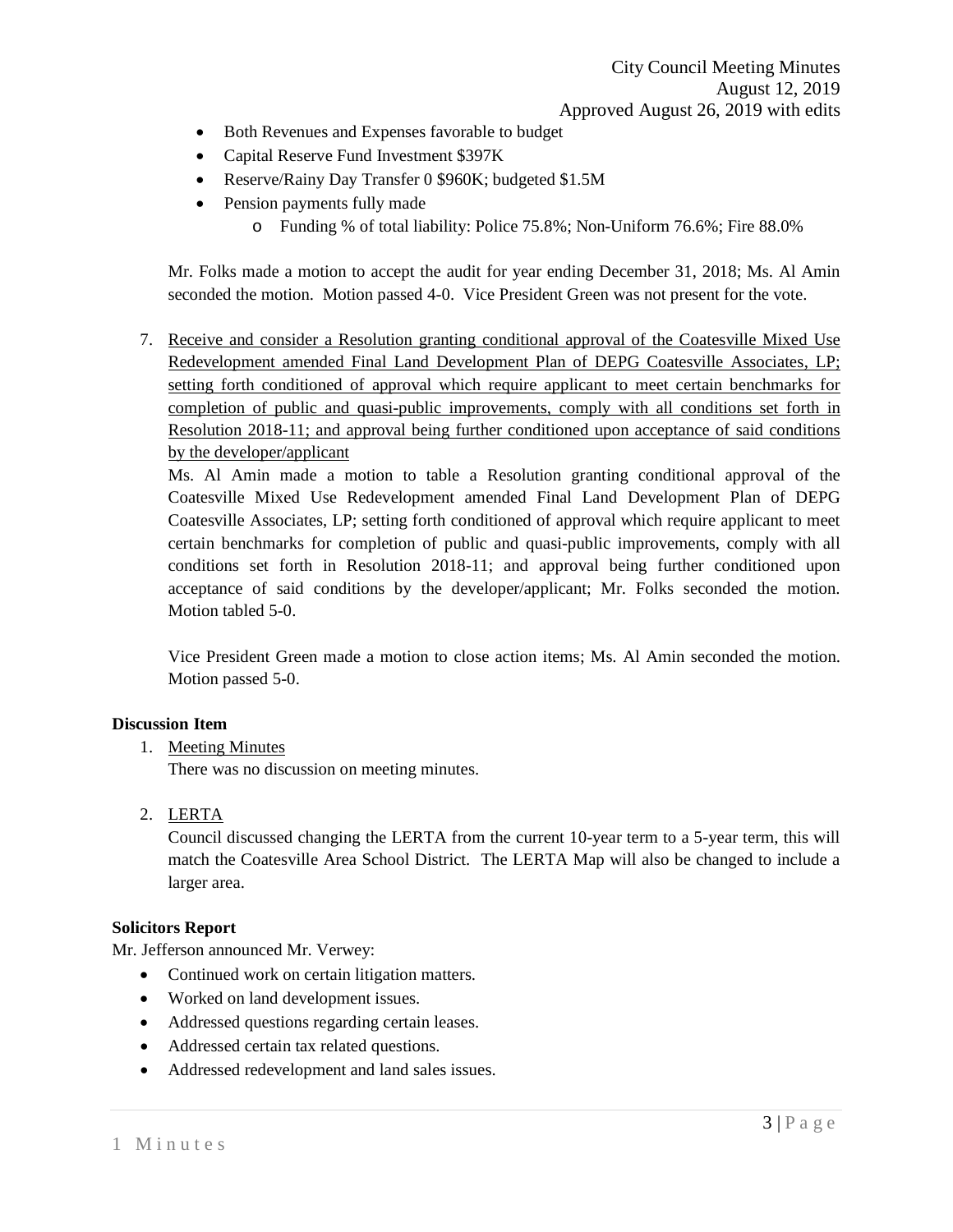#### **City Manager's Report**

Mr. Trio announced:

- $\bullet$  1<sup>st</sup> and Lincoln Highway
	- o The temporary traffic signals are now operational
	- o Revised HOP plan to address utility conflicts with PECO
- $\bullet$  3<sup>rd</sup> Avenue Streetscapes
	- o Roadway portion of project completed
- Train Station
	- o Letter received limiting work within 50' of the track right of way. Additional review is required from Amtrak personnel to allow the work
	- o Public Works performed clean up and light maintenance of the station platform based on residents' concerns.
- Pennsylvania American Water
	- o Work is anticipated to be completed with a mill and overlay of Dr. Martin Luther King Jr. Boulevard between South 1st Avenue and 3rd Avenue by mid-September
- DEPG
	- o Site work is continuing-work being stage around PECO underground utility delays
	- o Arooga's franchise/'box out" interior work has been filed with the City of Coatesville for permit reviews
- Brandywine View
	- o Follow up meeting on 8/15/19 refine concept with development team
- 190 West Lincoln Highway
	- o Agreement of sale submitted by the RDA and approved by City Council this evening.
	- o First project under Quality Opportunity Zone
- City wide parking program
	- o Planning Commission meeting on 8/14/19 to continue discussions
- Code Enforcement
	- o King Lovett was sworn in this evening as the new Codes Supervisor
	- o King provide supervision to code dept. administration and coordinate overall quality of life and permits overlap.
- Qualified Opportunity Zone
	- o Next symposium is 9/25/19 at 7:30 am
- Finance Department
	- o Mr. Troutman provided an overview of the audit earlier in the meeting.
	- o Started 2020 budget process
- Catalyst
	- o Bypass display was completed
	- o Land lease revenue commences beginning of operation
- Grand Prix
	- o Fund raising efforts have accelerated

#### **Assistant City Manager Report**

Mr. Logan announced: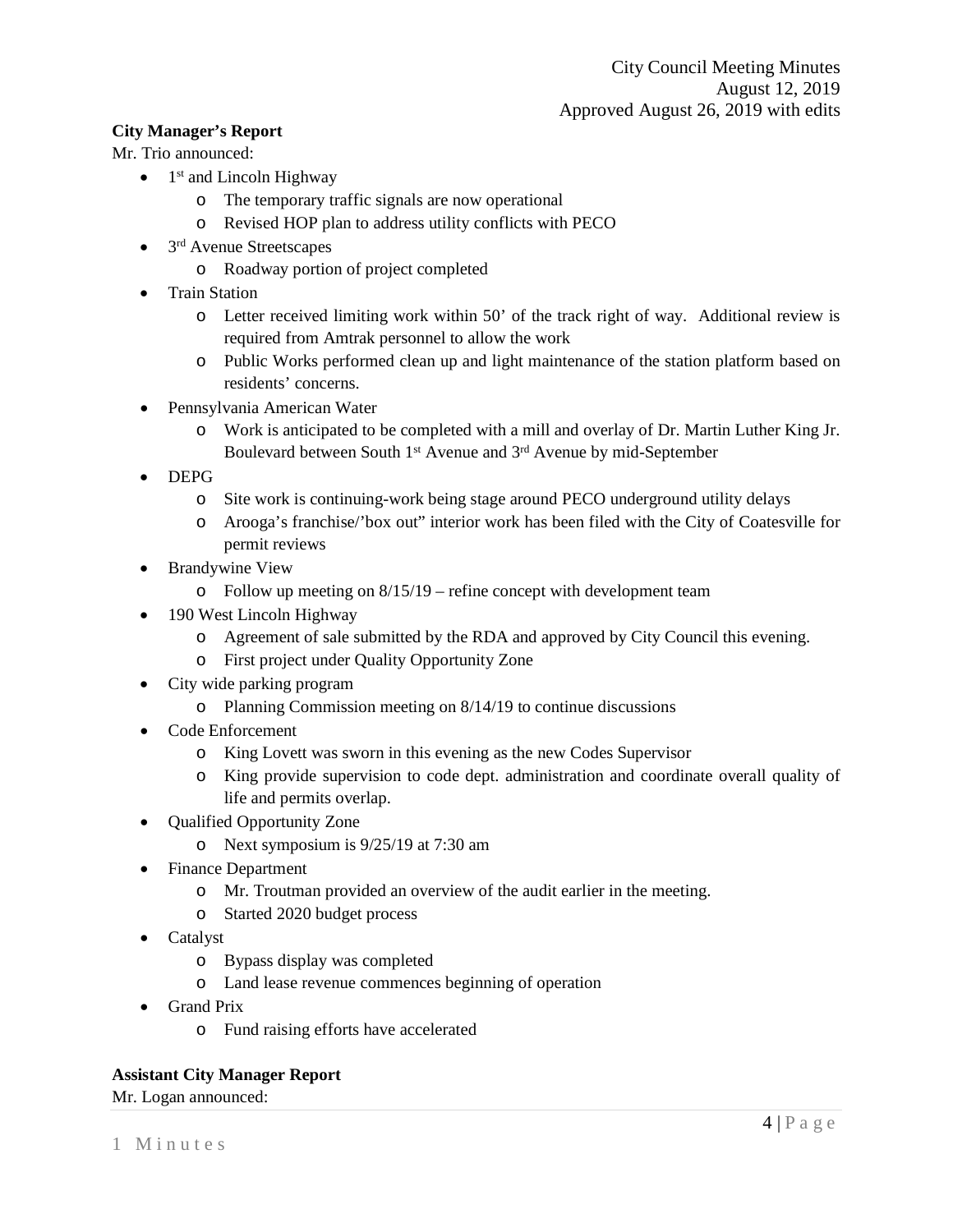- Parks and Recreation Commission
	- o Working to complete Basketball court at Patton Park
- CYI (Coatesville Youth Initiative)
	- o Cleaned up areas within the City
	- o Part of curriculum graduation project
- Opportunity Zone
	- o 1st company benefactor at 190 West Lincoln Highway
	- o City of Coatesville working with 2nd Century Alliance
	- o 2 out of the three symposiums have been held. The third symposium is September 25, 2019 at YMCA building at 7:30 am.
	- o There may be a representative from the White House at the symposium.
- Branding
	- o Moving forward with the branding
	- o Posting events on Facebook/Social Media
	- o Creating a new website
	- o Media coverage
- **Brandywine Health Foundation** 
	- o Strategic Plan -new
- Eagle
	- o Going thru City to pick up trash
	- o Make sure trash is in the totes will not pick up trash outside of totes
- Summer Series
	- o Everyone welcome
	- o August 23rd and September 6, 2019
	- o Come out and meet and greet your neighbors

#### **Citizens' Hearings –** *Non-Agenda Items Only* **(3 Minutes)**

#### Wendy Jacks

Ms. Jacks voiced her concerns with the traffic under Chester Ave and left on Coates Street. Her car was totaled due to the turn and hers is not the first car hit. She asked for the City to find a way to help. Chief stated they would examine options.

#### Andrea Binn

Ms. Binn voiced her concerns about the garbage on the basketball courts at Elm Street. She is cleaning up the trash. The mosquitoes are bad around her area not sure if it is from the junk yard.

Vice President Green made a motion to close citizens' hearings on non-agenda items only; Ms. Al Amin seconded the motion. Motion passed 5-0.

#### **Special Events**

There were no special events at this time.

#### **Council Comments**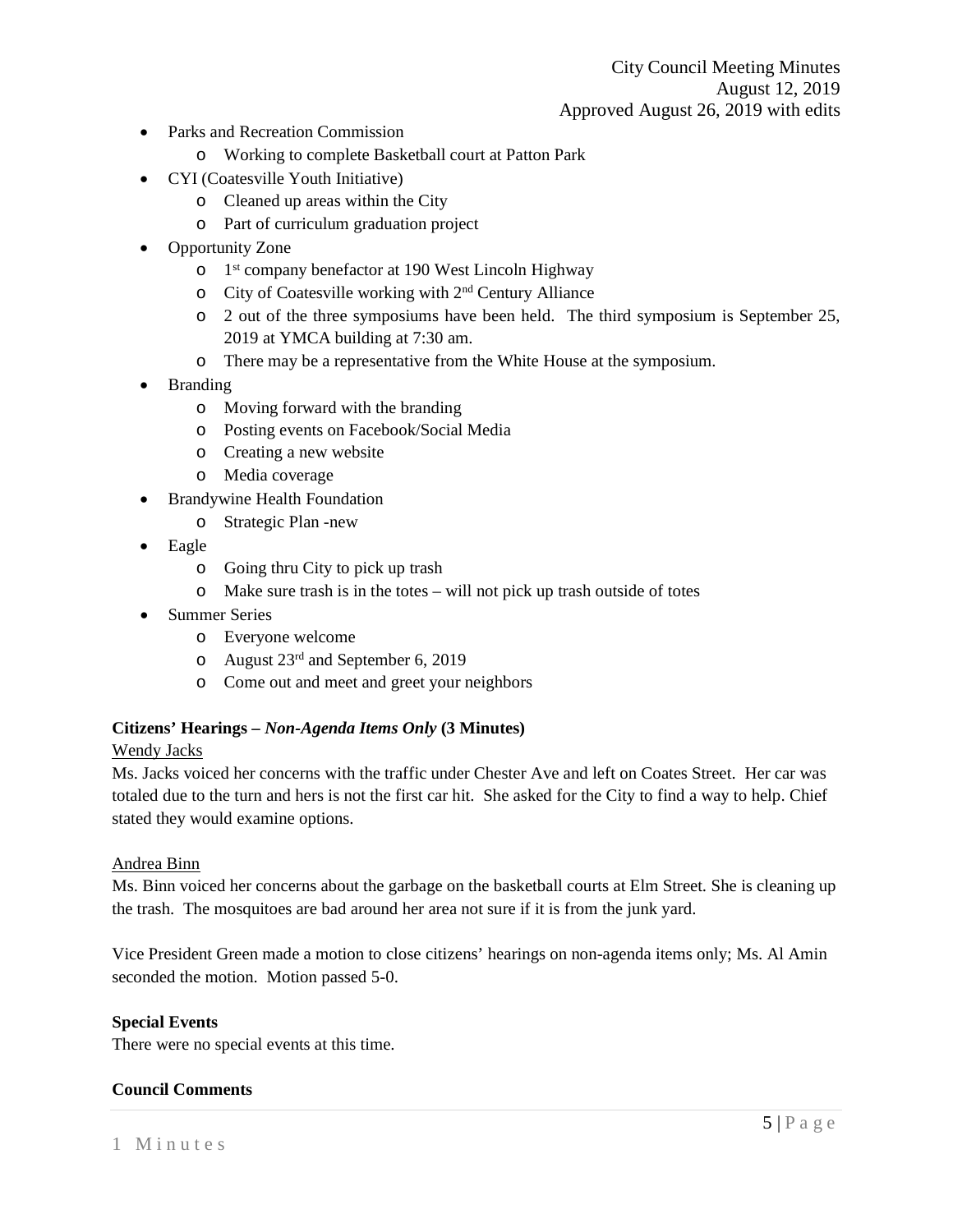# City Council Meeting Minutes August 12, 2019

Approved August 26, 2019 with edits

Vice President Green stated it's good to be back. It seems like we've been gone for a long time. I would like to acknowledge Ruthann, I appreciate all you are doing for the website. I know it's a lot of work an we appreciate that. Thank you, Mr. Logan, for working hard and diligently on the symposium. I have not been able to attend each meeting. I hear they get better and better and more people are coming out. Its creating a lot of buzz in Chester County. Mr. Trio, we appreciate you. The reason I said Mr. Logan specifically is because Mr. Logan, I don't think he ever sleeps. He is so involved in our community and attends every function. He attends a lot. The Unity Day, he had a lot of nice things put together and had a lot more of the community involved than ever. The Movement Block Party which raised a lot of money for our pool was a great success and Mr. Logan was all up in there. In the midst of us being off, all of these things have taken place. The Coatesville Growing Greater Organization held a meeting with the residents. The meetings have been packed. The residents have been coming out to voice their concerns. The Jazz Summer Series is going on and Mr. Logan chimes right in there in the middle. The reason I'm saying all this I because I appreciate your community dedication and commitment. The CYI cleanup, you were there and involved with the youth in the clean-up as when you attended the CCOG paper shredding event. These things are on Saturdays, that is on the time you are supposed to be off. On Saturday, we have the Community Unity Day Celebration at Abdala Park. I'm sorry I put your name on the program without asking, but I knew you would be there. In the midst of all of that, you're working on the branding or rebranding our City, changing the way of Coatesville. I appreciate that al. I appreciate everything everyone is doing and the hard work everyone is putting in. I couldn't move forward without thanking you Mr. Logan for the effort you put forward into our community. A lot of people know you, I'm talking to people and they say I talked to Mr. Logan. That's awesome. You are doing exactly what I was hoping you would do coming into our City. Meeting our residents, addressing their concerns, mingling with the residents and getting to know them. It is really important that you work here and you know who you work for and providing a Quality of Life for people you don't even know. I really appreciate you and all the work and effort you put forward.

Ms. Al Amin thanked everyone for attending the meeting. Mr. Logan, I too would like to thank you, you are not just employed, you have become a part of us and a part of Coatesville. I agree with what Mrs. Green said, there are so many residents that know you personally and are very grateful for your involvement and all that you do. I really am appreciative that this isn't just quote, unquote a job for you, so I too would like to thank you. Safe Travels.

Vice President Green wished Mr. Folks a Happy Birthday.

Mr. Folks said, I think Mr. Logan could do some more. It's good to be here. It's been a long few months. I didn't think I would be this involved in the City, but it just draws me. I'm out there with the kids on Saturday and man them kids were pulling wees and picking up trash. I drive thru the City on Sunday and there's trash, not from the kids, but from the adults. That just hurts me, it hurts my heart. I went down to the Salvation Army and helped them serve the community. I went down and man, it was a lot of fun to just hang out and see the kids faces. I really love the City, I really do. You're never too important to be kind to a person. Thank you. I love the City. Don't go nowhere, stick around. Have a great night.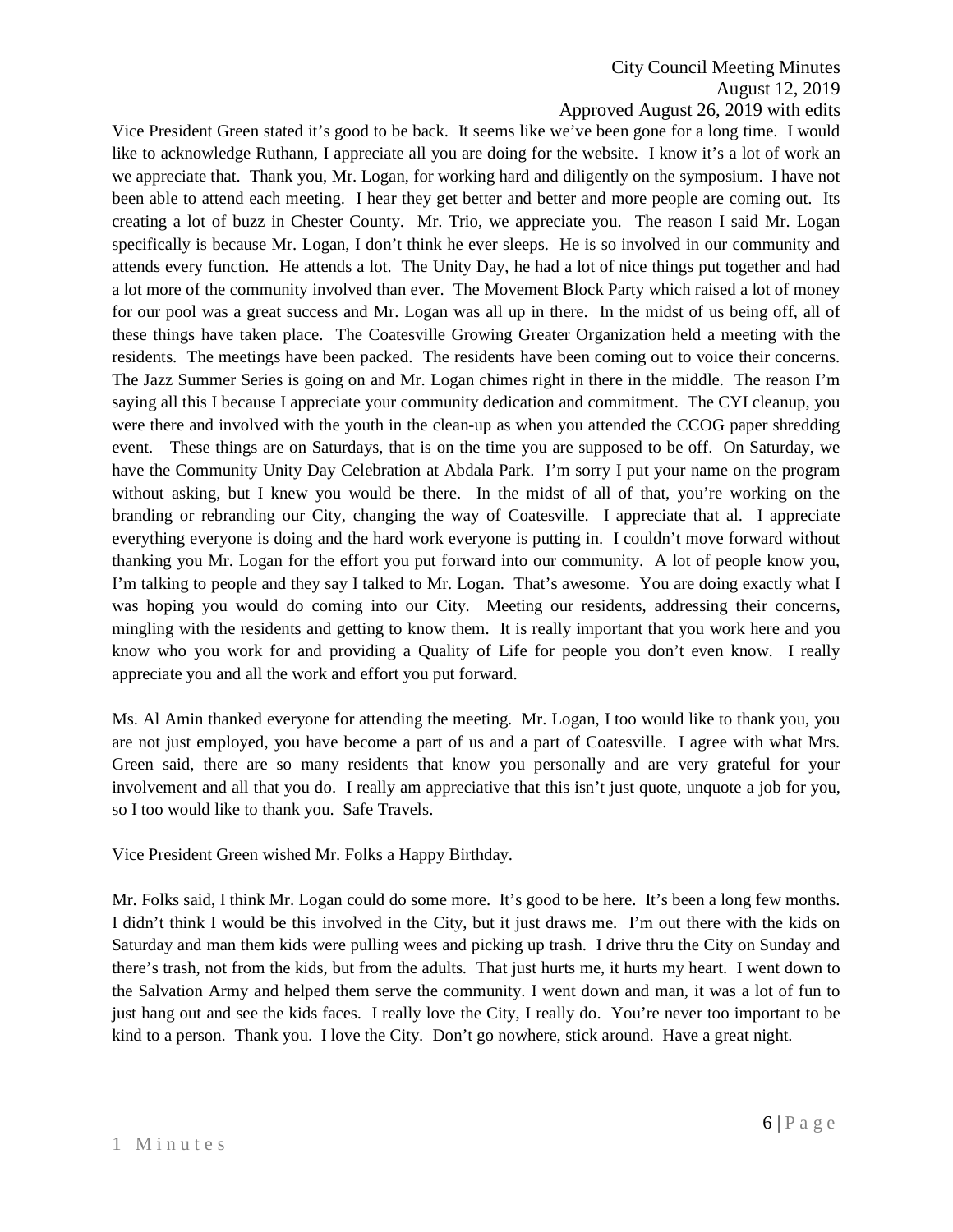## City Council Meeting Minutes August 12, 2019 Approved August 26, 2019 with edits

Mr. Simpson thanked everyone for attending the meeting. There are some people who have long rides and come to the meetings. I would like to introduce Mr. Allia, who helps set up the Grand Prix course. He is from the Coatesville area and lives in West Brandywine. Mr. Logan, we love you. It's been a month since Council met and a lot is going on in the City. We continue to move forward and we have aot of good things going on. Outstanding job Mr. Trio, staff and everybody for what you have done. Thank Ruthann for all the work she does putting all this stuff together. Chief, we love you. Thank you everyone for coming out.

President Lavender-Norris echoed her colleagues. I'm grateful that we are able to work together to move the City forward. Just a short announcement. On August 30<sup>th</sup>, the Brandywine Health Growing Green campaign a long with Natural Lands Trust, the City of Coatesville and Walt Disney will be doing a viseo called "meet me in the Parl." It is really a campaign for groups to come up with unique ideas in the park. Disney agreed to come out on the  $30<sup>th</sup>$  to make a documentary, so anybody that would like to participate, please come out and be a part of it. It is another opportunity to show our City Pride and allow them to see Coatesville as a wonderful place to live, play and raise a family. It will be at Palmer Park on August 30<sup>th</sup> from 3-4 pm. I helped clean up and I agree with Mr. Folks, we cleaned up on Saturday and came out on Sunday and saw trash thrown back down again. The unfortunate part is that no one wants to see the trash. But for the youth that took their time and committed to the clean up the City. It has to be discouraging. There's no way around it. I was discouraged and the youth and they were moving quicker and doing more than I was. So, I know they were discouraged too. I don't know what we can do or how we can do it, to implore our community to just clean up behind yourself. You don't have to clean for your neighbor or someone down the block, clean up your own spot, build some community pride and block pride. The trash is a real issue. We are marketing our City, we don't want to market our trash. We have some exciting things coming up. I can tell you our Sounds of Summer Series has been amazing. It has been such a wonderful time. You should come out, check us out, we have a good time, just the community unity. The entertainment is awesome. We have some really good music. It isn't just City residents. People from surrounding municipalities come out and the crowd represents our community to the extent that it's a diverse crowd. A very diverse crowd, representing our community. It would be good for you to just come check it out. Thank you all for coming out. Staff, I so appreciate you, you've been awesome. Thank you so much. God Bless and be safe on the road, and by his grace we'll see you at the next meeting because it is always great to see you.

Mr. Logan thanked all the Council members for making him feel welcome to the City. Thank you, Mr. Trio and staff. Thank you Chief for putting up with me and some of my weird questions I ask throughout the day. I have to say that coming from old California, 18 years ago, this has been a wonderful City to work with. I'm saying this because tomorrow is my one-year anniversary. Very happy to be here.

President Lavender-Norris announced this is Mr. Trio's four-year anniversary. Thank you for your service gentlemen. We do appreciate you both and we are going to join the City together. Come watch or join hands together and build with us. Thank you so much be safe.

#### **Adjournment**